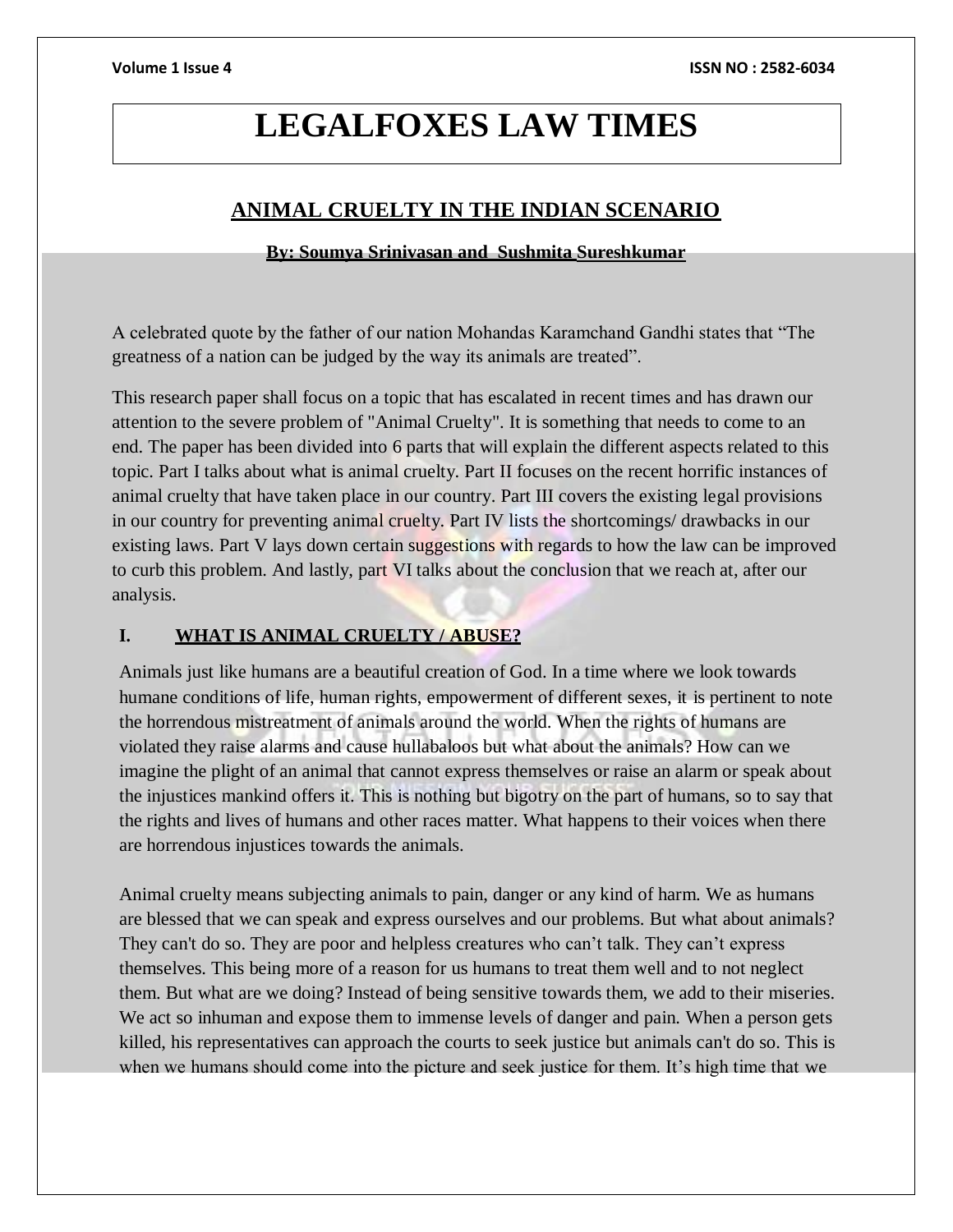should realize that animal lives are equally important as human lives. Murder of an animal is as horrendous as the murder of a human being.

Animal cruelty is rampant all over the world and it is worrisome. But this can be solved only if we acknowledge the practice as something that is extremely wrong and something that needs to be prevented and stopped. Unless we realize that it's a severe problem we can't rectify it. Animal cruelty needs to be highlighted owing to the increased number of such instances in our country daily. People need to be made aware of and educated about the same. We need to stop turning a blind eye towards it.

Animal cruelty cases are those that are highlighted only for a brief moment when the injustice happens and then gets lost and forgotten within a few days with no stringent action being taken to curb this problem. This sadly shouldn't be the case.

India is a home of various religions and different states follow a plethora of customs, traditions. Religions such as Hinduism, Jainism, Buddhism and Islam are prevalent in India. Many of these religions advocate non-violence and preach compassion and love as their priority.

All of us know, that Vedas are the ancient texts that teach Sanatana Dharma or the universal law for moral, ethical and harmonious living. Hinduism essentially talks about life by cause and effect which is all the deeds and actions of humans, as well as living beings, are a part of their karma or deeds which brings to the reason why a majority Indian Hindus do not consume meat. Vegetarianism is now on a boom around the world while the majority of Indians are staunch vegetarians. Hindus worship gods like Ganesha who is the son of Shiva and Parvati that took the form of an elephant (elephant), Nandi Gai (cow), Naga (snake) and many more.

Jainism is another such religion. Jainism preaches 'Ahimsa' meaning non-violence which is the crux of Jainism. Many of the Jains in India practice a lot of traditions to avoid the killings of even the smallest of insects. **OUR MISSION YOUR SUCCESS'** 

#### **II. INSTANCES OF ANIMAL CRUELTY**

Poaching and hunting of animals has become very common these days, not to forget the infamous Blackbuck case of Rajasthan. Poaching and hunting of mammals is also on rise, which is the main reason why Tropical Asian waters have seen a decline of turtles and their eggs that are used for large scale consumption in China. If the poaching and hunting, in general, weren't enough, the cruelty of animals around the world is even more horrifying. All the first world countries and the elite people have a culture of buying so-called 'luxury' goods, to maintain their status in the society, which involve buying objects (products) made out of animal fur, leather, teeth and so on. An array of products like Bags, belts, shoes, scarves, jackets, make up brushes, and even the makeup products use certain insects and these products are also tested on animals.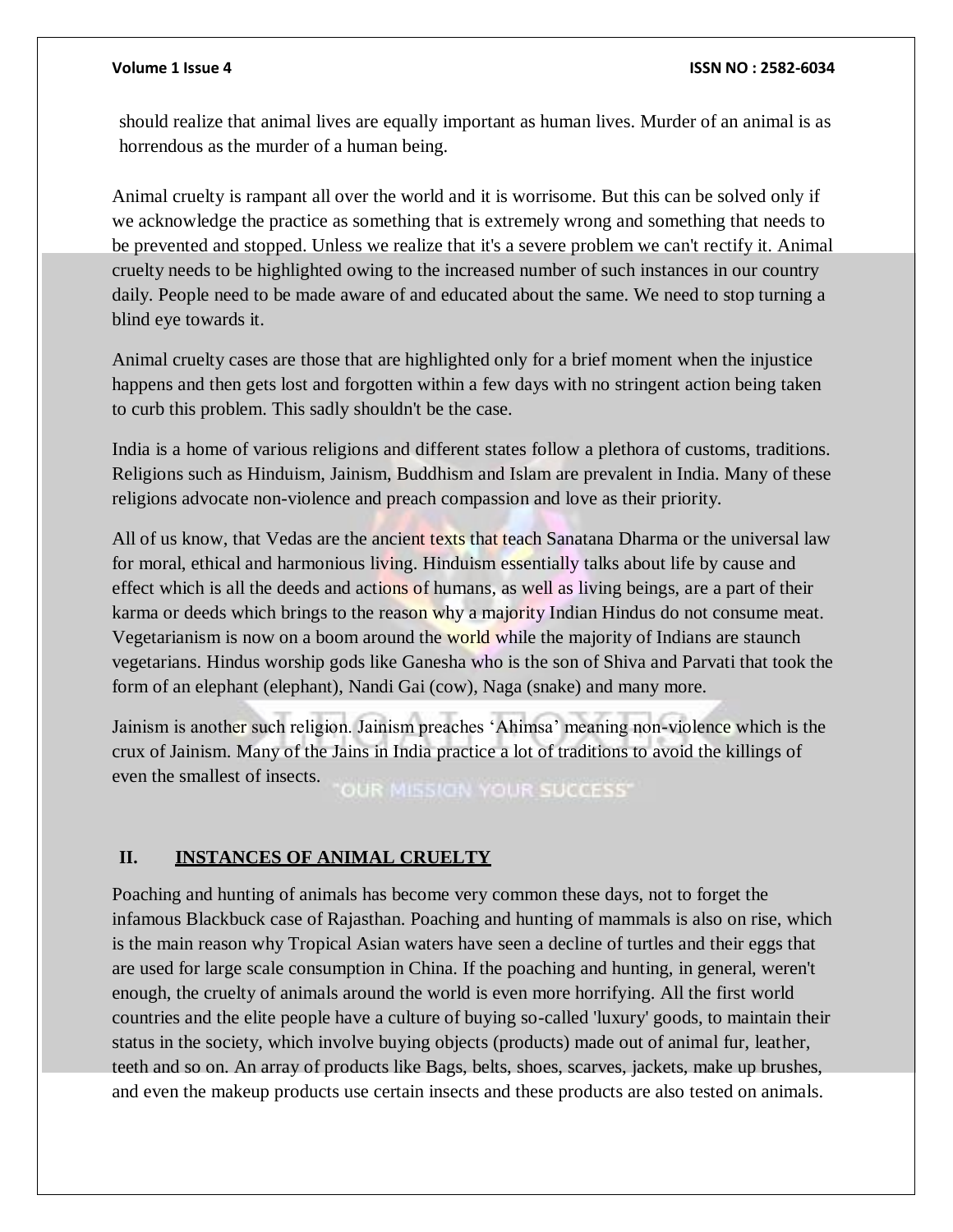With the boom of technology and ever-increasing wants and desires of consumers, such cruelty is bound to only increase.

The following instances show how humans have treated animals in the worst possible manner by hurting and exposing them to unimaginable levels of pain in the last three years. These instances in India prove the fact of how inhuman and heartless we have become. Let's take a look at some of the instances of animal cruelty in the last three years in India beginning with 2018.

#### JANUARY, 2018

 $\triangleright$  Reports say that a man in Vadodara allegedly had unnatural sex with three cows. He was a labourer at a cowshed. Moreover, later on in the day, the owner of the cows found that their legs were tied with ropes and one of them was already lying dead.<sup>1</sup>

#### MAY, 2018

 $\triangleright$  Reports say that in the forest area of Kangra which is located in Hyderabad, the carcasses of 100 stray dogs were found. The complaint was filed by an NGO. The complaint said that unidentified persons were accused of picking the street dogs from Meerpet and killing them in the Kangra forest area.<sup>2</sup>

#### JUNE, 2018

 $\triangleright$  Reports say that a video was circulated which showed the merciless beating of an elephant in Jaipur by an elephant trafficker named Sameer Ballu Khan. He was specifically known for exposing the elephants he bought illegally and for subjecting them to torture.  $3$ 

#### JULY 2018

### "OUR MISSION YOUR SUCCESS"

 $\triangleright$  Reports say that a man was allegedly found raping a dog by tying a rope on its mouth. A few men passing the same street sensed some strange activity going on and caught the man raping the dog. $4$ 

<sup>1</sup> [https://timesofindia.indiatimes.com/city/vadodara/man-arrested-for-unnatural-sex-with-three](https://timesofindia.indiatimes.com/city/vadodara/man-arrested-for-unnatural-sex-with-three-cows/articleshow/62533041.cms)[cows/articleshow/62533041.cms](https://timesofindia.indiatimes.com/city/vadodara/man-arrested-for-unnatural-sex-with-three-cows/articleshow/62533041.cms)

<sup>2</sup> [https://timesofindia.indiatimes.com/city/hyderabad/100-stray-dogs-culled-in-telangana-case](https://timesofindia.indiatimes.com/city/hyderabad/100-stray-dogs-culled-in-telangana-case-filed/articleshow/64225363.cms)[filed/articleshow/64225363.cms](https://timesofindia.indiatimes.com/city/hyderabad/100-stray-dogs-culled-in-telangana-case-filed/articleshow/64225363.cms)

<sup>3</sup> [https://www.timesnownews.com/mirror-now/society/article/shocking-visual-of-merciless-trafficker-torturing](https://www.timesnownews.com/mirror-now/society/article/shocking-visual-of-merciless-trafficker-torturing-elephants-in-jaipur-goes-viral/239966)[elephants-in-jaipur-goes-viral/239966](https://www.timesnownews.com/mirror-now/society/article/shocking-visual-of-merciless-trafficker-torturing-elephants-in-jaipur-goes-viral/239966)

<sup>4</sup> <https://www.newsbytesapp.com/timeline/india/27455/123473/kolkata-man-held-for-sexually-abusing-a-dog>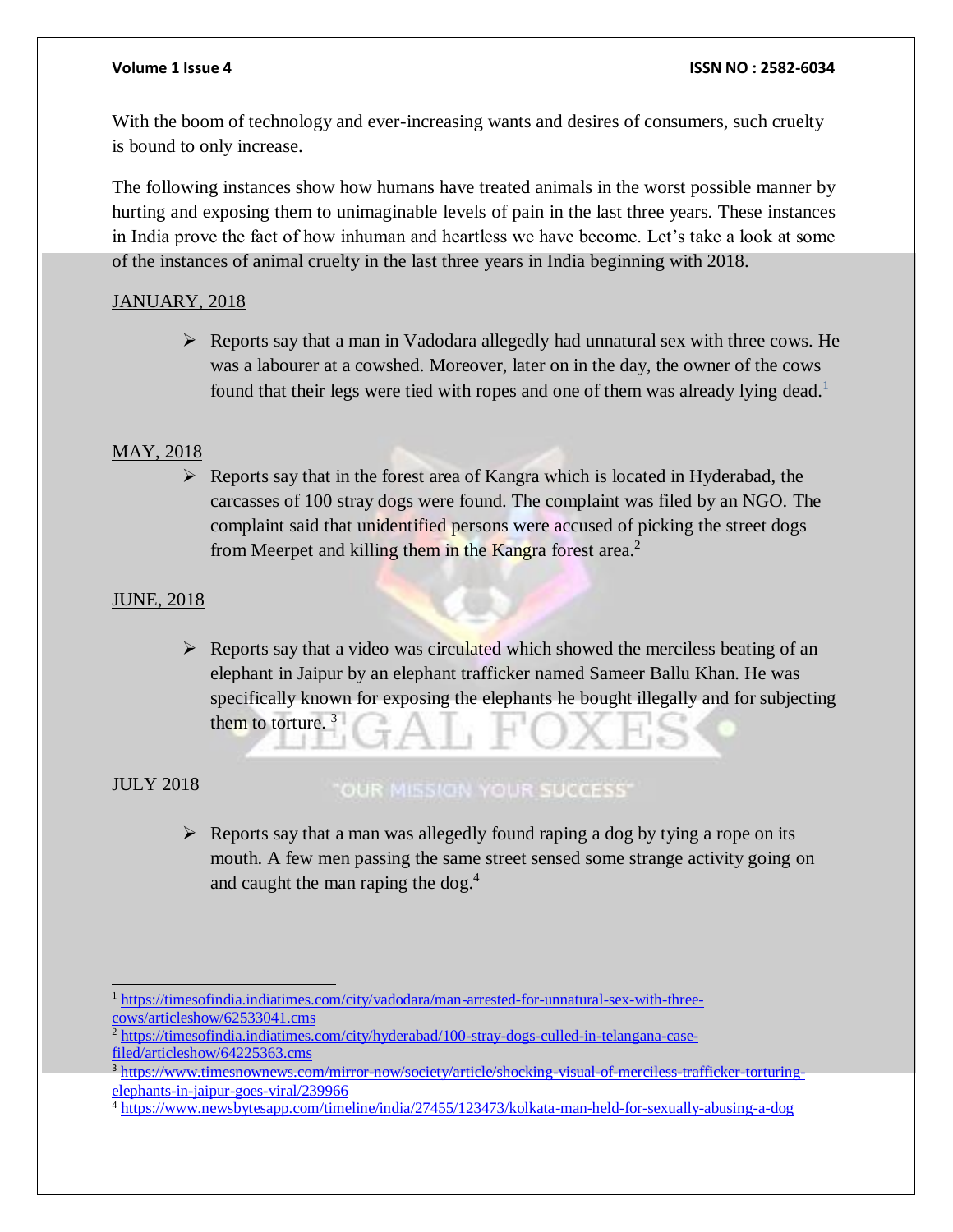$\triangleright$  Reports say that a pregnant goat was found dead by the owner after his goat was allegedly stolen by the culprit and was found to have been gang-raped by seven other people. The above incident took place in Haryana. <sup>5</sup>

### MAY 2019

 $\triangleright$  Reports say that a man was found dragging and beating a dog brutally to death in Moolakothalam near Chennai. The above-reported incident was captured on a camera. The video also showed the man throwing the poor animal who was alive at that point of time directly into the river. 6

### JULY 2019

- $\triangleright$  Reports say that in Hathras district of Uttar Pradesh three men were booked in the horrific crime of kidnapping and gangraping the poor female dog. The said incident took place in Jalesar area of UP.<sup>7</sup>
- Reports say that in Telangana's Telladeverapalli village fifty stray dogs were found dead. The above crime was allegedly committed on the orders of the village head. He had instructed on poisoning those stray dogs. to poison those innocent stray. <sup>8</sup>

 $\sim$ 

Company

### AUGUST 2019

 $\triangleright$  According to the reports, there was a horrific incident which took place wherein a dog's eyes were popping out and there was blood all around its body. His front legs were tied to a vehicle and it was discovered to have been dragged till its death.<sup>9</sup>

 $\sim$ 

<sup>5</sup> [https://www.hindustantimes.com/india-news/pregnant-goat-dies-after-being-gangraped-by-8-men-in](https://www.hindustantimes.com/india-news/pregnant-goat-dies-after-being-gangraped-by-8-men-in-haryana/story-JlFvxZgoPAePsZ4SVz7RbJ.html)[haryana/story-JlFvxZgoPAePsZ4SVz7RbJ.html](https://www.hindustantimes.com/india-news/pregnant-goat-dies-after-being-gangraped-by-8-men-in-haryana/story-JlFvxZgoPAePsZ4SVz7RbJ.html)

<sup>6</sup> [https://www.deccanchronicle.com/nation/current-affairs/150519/chennai-man-arrested-for-beating-drowning-dog](https://www.deccanchronicle.com/nation/current-affairs/150519/chennai-man-arrested-for-beating-drowning-dog-to-death.html)[to-death.html](https://www.deccanchronicle.com/nation/current-affairs/150519/chennai-man-arrested-for-beating-drowning-dog-to-death.html)

<sup>7</sup> <https://www.indiatvnews.com/crime/news-3-booked-for-raping-4-year-old-dog-in-up-hathras-533255> <sup>8</sup> [https://www.ndtv.com/cities/village-head-orders-poisoning-of-50-stray-dogs-in-telangana-](https://www.ndtv.com/cities/village-head-orders-poisoning-of-50-stray-dogs-in-telangana-2068211#%3A~%3Atext%3DAuthorities%20in%20Telangana%27s%20Nalgonda%20district%2Cbe%20killed%20a%20day%20earlier)

[<sup>2068211#:~:</sup>text=Authorities%20in%20Telangana's%20Nalgonda%20district,be%20killed%20a%20day%20earlier.](https://www.ndtv.com/cities/village-head-orders-poisoning-of-50-stray-dogs-in-telangana-2068211#%3A~%3Atext%3DAuthorities%20in%20Telangana%27s%20Nalgonda%20district%2Cbe%20killed%20a%20day%20earlier)  <sup>9</sup> [https://timesofindia.indiatimes.com/city/mumbai/stray-dog-tied-to-vehicle-dragged-along-till-it-](https://timesofindia.indiatimes.com/city/mumbai/stray-dog-tied-to-vehicle-dragged-along-till-it-died/articleshow/70747822.cms)

[died/articleshow/70747822.cms](https://timesofindia.indiatimes.com/city/mumbai/stray-dog-tied-to-vehicle-dragged-along-till-it-died/articleshow/70747822.cms)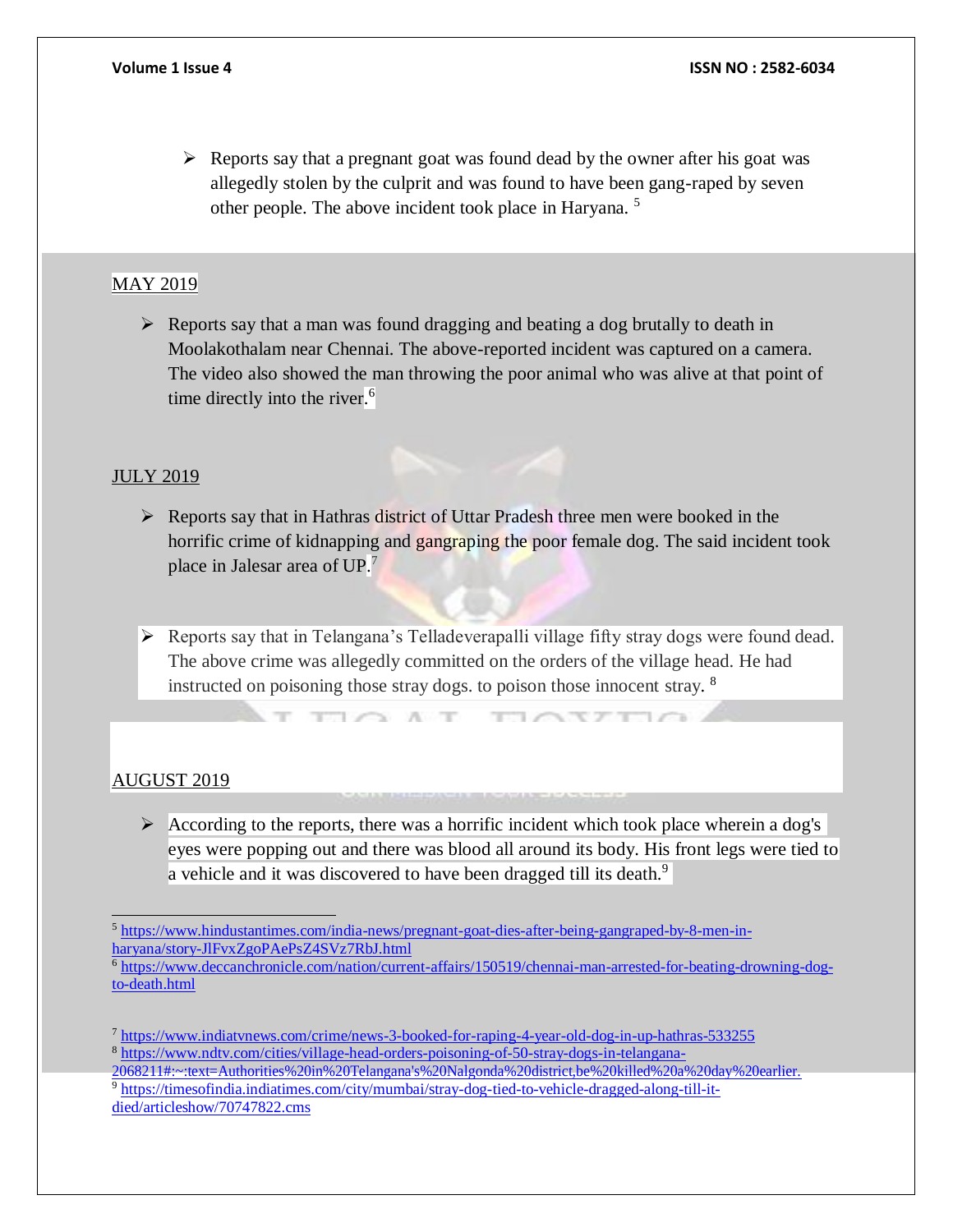$\triangleright$  Reports state that a stray dog known to be called by the name Lucky was allegedly thrashed on July 24 by a few security guards after it went to take shelter in one of Mumbai's esteemed residential complex in Worli. This incident gained a lot of media attention as many famous personalities came out in support against animal cruelty.<sup>10</sup>

#### .DECEMBER 2019

- According to reports the dead body of a leopard was spotted in Wardha Mandwa area of Maharashtra. It was seen noticed that the wild animal's teeth, paws and nails etc were chopped off to sell them in a local market. To commit this crime four people allegedly trapped the said canine in wires till it died. $11$
- $\triangleright$  Reports state that a few security personnel made a disgusting attempt to bury a living stray dog after assaulting it brutally with batons. However, they didn't succeed in doing so as they were caught in the act by the nearby residents due to the loud cries of the innocent animal. This incident took place in Delhi.<sup>12</sup>

#### MAY 2020

 $\triangleright$  In a recent report, an injured elephant was found dead in the Velliyar river of Kerala at explosive burst in her mouth which was inserted in the disguise of a pineapple. This incident attracted a lot of media attention during the first half of 2020.<sup>13</sup> Thiruvizhamkunnu area's forest section. The poor elephant was pregnant while an

#### JUNE 2020

<sup>10</sup> [https://timesofindia.indiatimes.com/city/navi-mumbai/mumbai-citizens-celebs-protest-outside-worli-building](https://timesofindia.indiatimes.com/city/navi-mumbai/mumbai-citizens-celebs-protest-outside-worli-building-where-dog-was-cruelly-thrashed/articleshow/70454038.cms)[where-dog-was-cruelly-thrashed/articleshow/70454038.cms](https://timesofindia.indiatimes.com/city/navi-mumbai/mumbai-citizens-celebs-protest-outside-worli-building-where-dog-was-cruelly-thrashed/articleshow/70454038.cms)

<sup>11</sup> [https://www.indiatimes.com/trending/wtf/our-greed-their-death-body-of-leopard-found-in-maharashtra-with-head](https://www.indiatimes.com/trending/wtf/our-greed-their-death-body-of-leopard-found-in-maharashtra-with-head-paws-cut-off-502298.html)[paws-cut-off-502298.html](https://www.indiatimes.com/trending/wtf/our-greed-their-death-body-of-leopard-found-in-maharashtra-with-head-paws-cut-off-502298.html)

<sup>&</sup>lt;sup>12</sup> [https://www.hindustantimes.com/gurugram/security-supervisor-in-gurgaon-booked-for-hitting-stray-dog-attempt](https://www.hindustantimes.com/gurugram/security-supervisor-in-gurgaon-booked-for-hitting-stray-dog-attempt-to-bury-it-alive/story-EuXDVfN3DrZIV44eo7fopL.html)[to-bury-it-alive/story-EuXDVfN3DrZIV44eo7fopL.html](https://www.hindustantimes.com/gurugram/security-supervisor-in-gurgaon-booked-for-hitting-stray-dog-attempt-to-bury-it-alive/story-EuXDVfN3DrZIV44eo7fopL.html)

<sup>&</sup>lt;sup>13</sup> [https://timesofindia.indiatimes.com/city/kozhikode/killing-of-pregnant-elephant-in-kerala-triggers-nationwide](https://timesofindia.indiatimes.com/city/kozhikode/killing-of-pregnant-elephant-in-kerala-triggers-nationwide-outrage/articleshow/76183627.cms)[outrage/articleshow/76183627.cms](https://timesofindia.indiatimes.com/city/kozhikode/killing-of-pregnant-elephant-in-kerala-triggers-nationwide-outrage/articleshow/76183627.cms)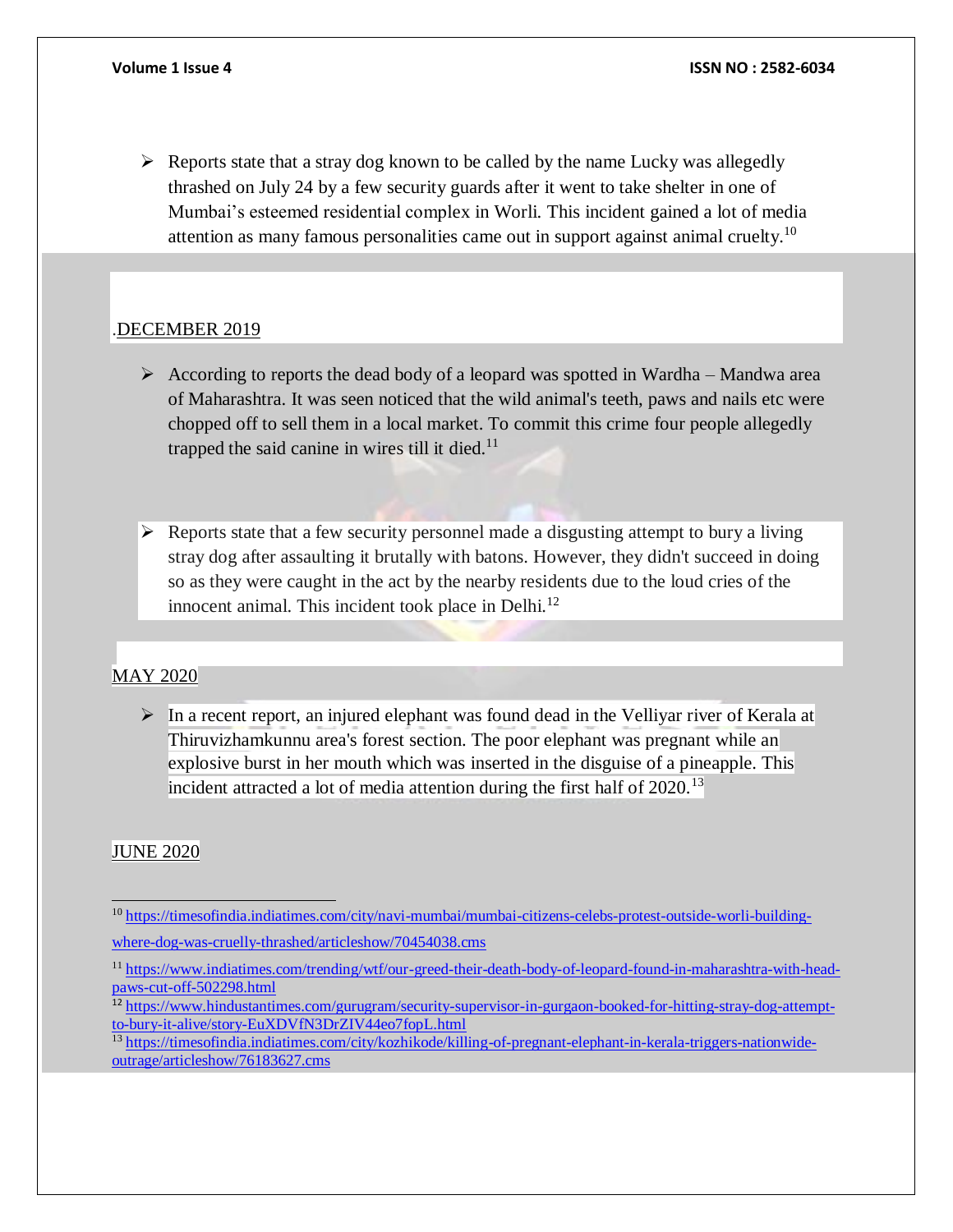$\triangleright$  To murder a jackal in Jeeyaturam forest area of Tamil Nadu, the offender had planted a bomb as bait for it. The jackal fell for this bait and died immediately.<sup>14</sup>

### JULY 2020

.

 $\triangleright$  In the district of Kuda village, a female dog succumbed to death by being dragged by a motorcycle. 15

These were a few of such incidents which made us ponder on whether animal cruelty is given importance at all in the current Indian scenario.

However, there are a few things to be happy about one of which is the ban on the trade of dog meat and sale of dogs, in Manipur, Mizoram and Nagaland which caught a lot of attention of the attention from the state of Nagaland after the series of videos and pictures of dogs being shot on the spot and dogs in gunny bags were found. The State Government of Nagaland took a pathbreaking decision wherein it decided to ban commercial import and trading of dogs, and dog markets, and also the sale of dog meat, both cooked and uncooked. youth of the country and one always would speak against it. Now finally it has got its due

These were some of the instances where humans have been extremely brutal and inhuman towards animals. They are clear proof that animal cruelty is on the rise and the situation must change. It's unfathomable as to how and why people have become so cruel and ruthless towards these innocent animals. Humans have truly lost their humanity.

# **III. LEGAL PROVISIONS TO PROTECT ANIMALS IN INDIA**

 $H(GA), H(O)$ 

Legal Provisions

<sup>14</sup> [https://timesofindia.indiatimes.com/city/chennai/jackal-dies-in-tn-after-country-bomb-covered-in-animal-fat](https://timesofindia.indiatimes.com/city/chennai/jackal-dies-in-tn-after-country-bomb-covered-in-animal-fat-explodes-in-its-mouth-12-arrested/articleshow/76267917.cms)[explodes-in-its-mouth-12-arrested/articleshow/76267917.cms](https://timesofindia.indiatimes.com/city/chennai/jackal-dies-in-tn-after-country-bomb-covered-in-animal-fat-explodes-in-its-mouth-12-arrested/articleshow/76267917.cms)

<sup>15</sup> [https://timesofindia.indiatimes.com/city/ludhiana/2-booked-for-dragging-causing-dogs](https://timesofindia.indiatimes.com/city/ludhiana/2-booked-for-dragging-causing-dogs-death/articleshow/76882967.cms)[death/articleshow/76882967.cms](https://timesofindia.indiatimes.com/city/ludhiana/2-booked-for-dragging-causing-dogs-death/articleshow/76882967.cms)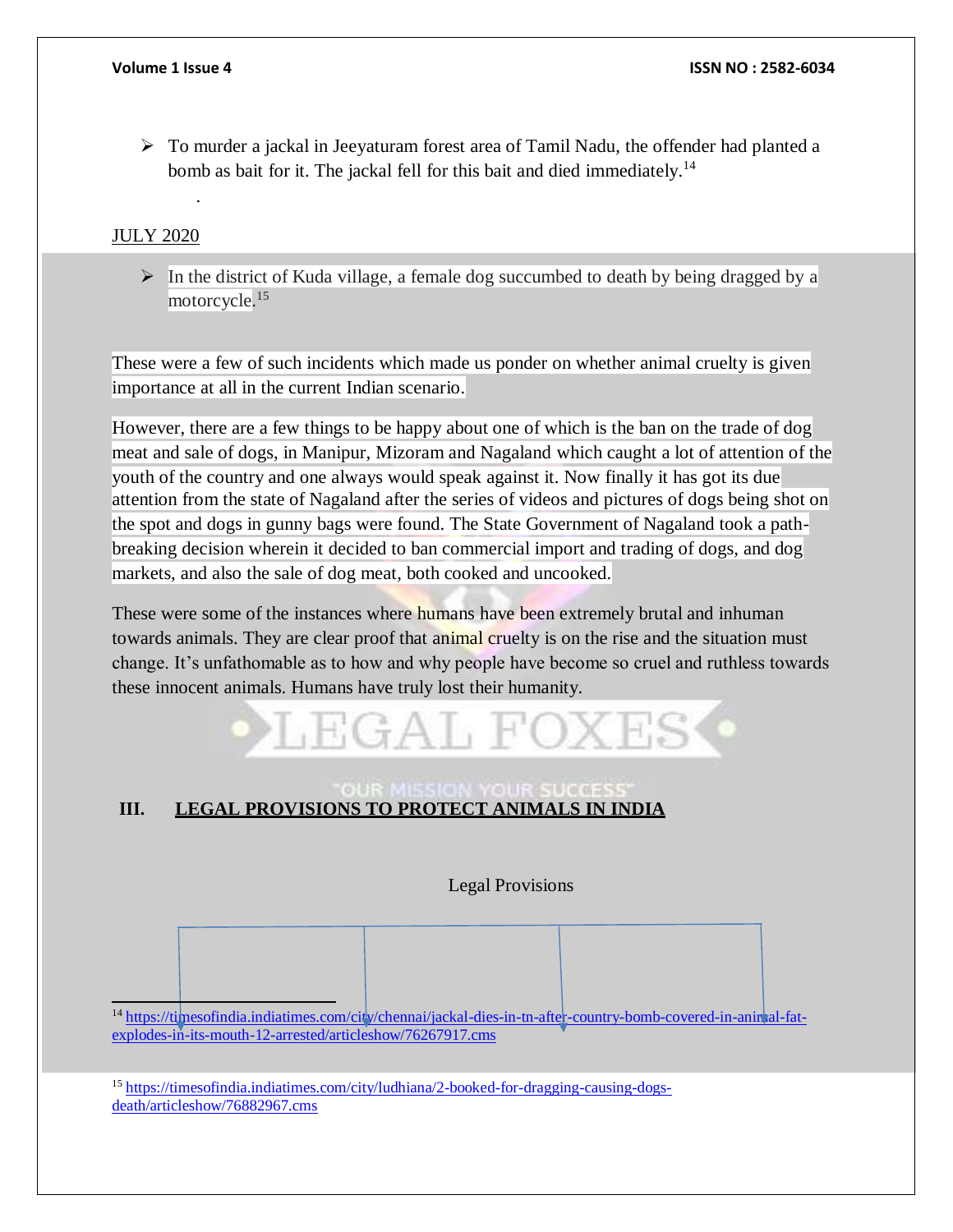Constitution of India Indian Penal Prevention of Cruelty Wildlife Protection

Code, 1860 Act, 1960 Act, 1972

As seen in the flow chart above there are four recourses for the protection of animals from any kind of torture and ruthless behaviour in India.

#### 1. The Constitution of India.

The constitution recognizes the need to protect and safeguard the environment and wildlife of the country. It can be seen in the following 3 articles.

• ARTICLE 48

This article instructs the state to take positive steps towards the organization of agriculture as well as animal husbandry on scientific and modern lines. Specifically, it should do the following –

- $\triangleright$  Preservation and improvisation of the breeds.
- $\triangleright$  Prohibition of cow and calves slaughter as well as of other mile and draught cattle.

### ARTICLE 48.A

This article says that the State shall try hard to do everything in its capacity to protect and bring about an overall improvement in the environmental conditions and also strive to protect and safeguard the forests and wildlife of our country. Keeping this particular directive principle in mind the Wildlife Protection Act 1972 has been passed for protecting the wildlife of our country.

### • ARTICLE 51 A  $(g)$

The above article provides that every citizen of India is obligated by the constitution as a fundamental duty to improve the environment and protect the same. The term natural environment includes the following –

- Forests
- Lakes
- **Rivers**
- Wildlife.

The article also requires citizens to be compassionate towards these living creatures.

Article 51 A lists down all the fundamental duties which the citizens are obligated to follow. Fundamental duties are inserted in the Constitution so that every citizen can follow the basic norms of democratic behaviour that is expected of them.

#### 2. Indian Penal Code, 1860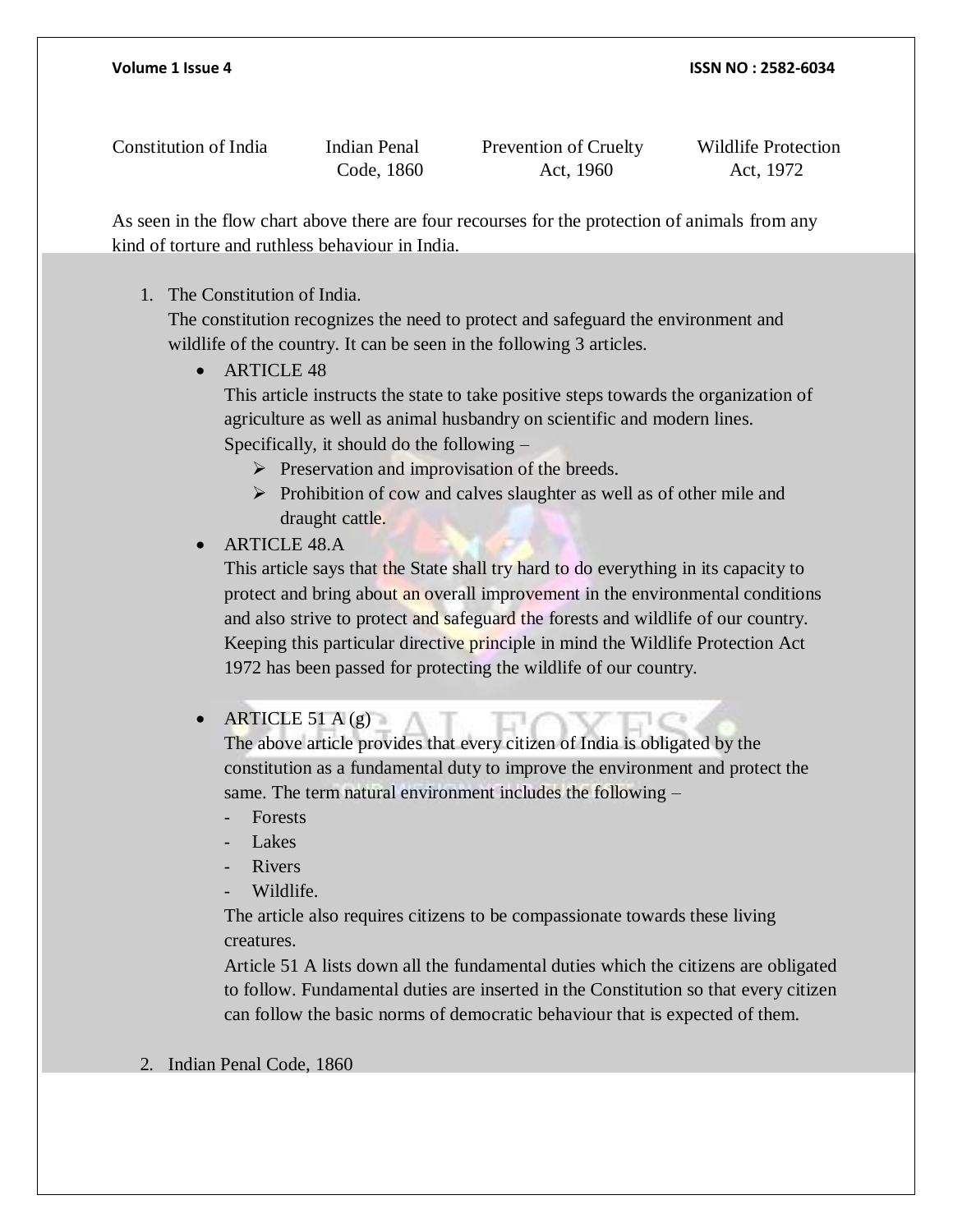- Section 428 This section says that if any person commits mischief by doing any of the following –
	- $\triangleright$  By killing any animal,
	- $\triangleright$  By poisoning any animal,
	- $\triangleright$  By maiming any animal or,
	- $\triangleright$  Rendering useless any animal where the value of such an animal is 10 rupees or upwards

The punishment shall be as follows-

Imprisonment which may extend up to 2 years or a fine or both together.

- Section 429 This section says that if a person commits mischief by
	- $\triangleright$  Killing any animal,
	- $\triangleright$  Poisoning any animal,
	- $\triangleright$  Maiming any animal, or
	- $\triangleright$  Rendering useless any of the following animals –
	- **Elephant**
	- Camel<sup>1</sup>
	- **Horse**
	- Mule
	- **Buffalo**
	- Bull
	- Cow or Ox, whatever may be its value
	- Or any animal whose value is 50 rupees or upwards

Shall be punished with imprisonment which may exceed up to 5 years or may have to pay the prescribed fine or may have to do both together.

### "OUR MISSION YOUR SUCCESS"

3. Prevention of Cruelty Act, 1960

― Certain important sections of this act are as follows :

(a) "animal" means any living creature other than a human being

Sec 11 of Act tells exactly what comes under the purview of animal abuse/ cruelty (1) If any person― (a) beats, kicks, over-rides, over-drives, over-loads, tortures or otherwise treats any animal to subject it to unnecessary pain or suffering or causes or, being the owner permits, any animal to be so treated; or

b) 1 [employs in any work or labour or for any purpose any animal which, because of its age or any disease], infirmity, wound, sore or other cause, is unfit to be so employed or, being the owner, permits any such unfit animal to be so employed;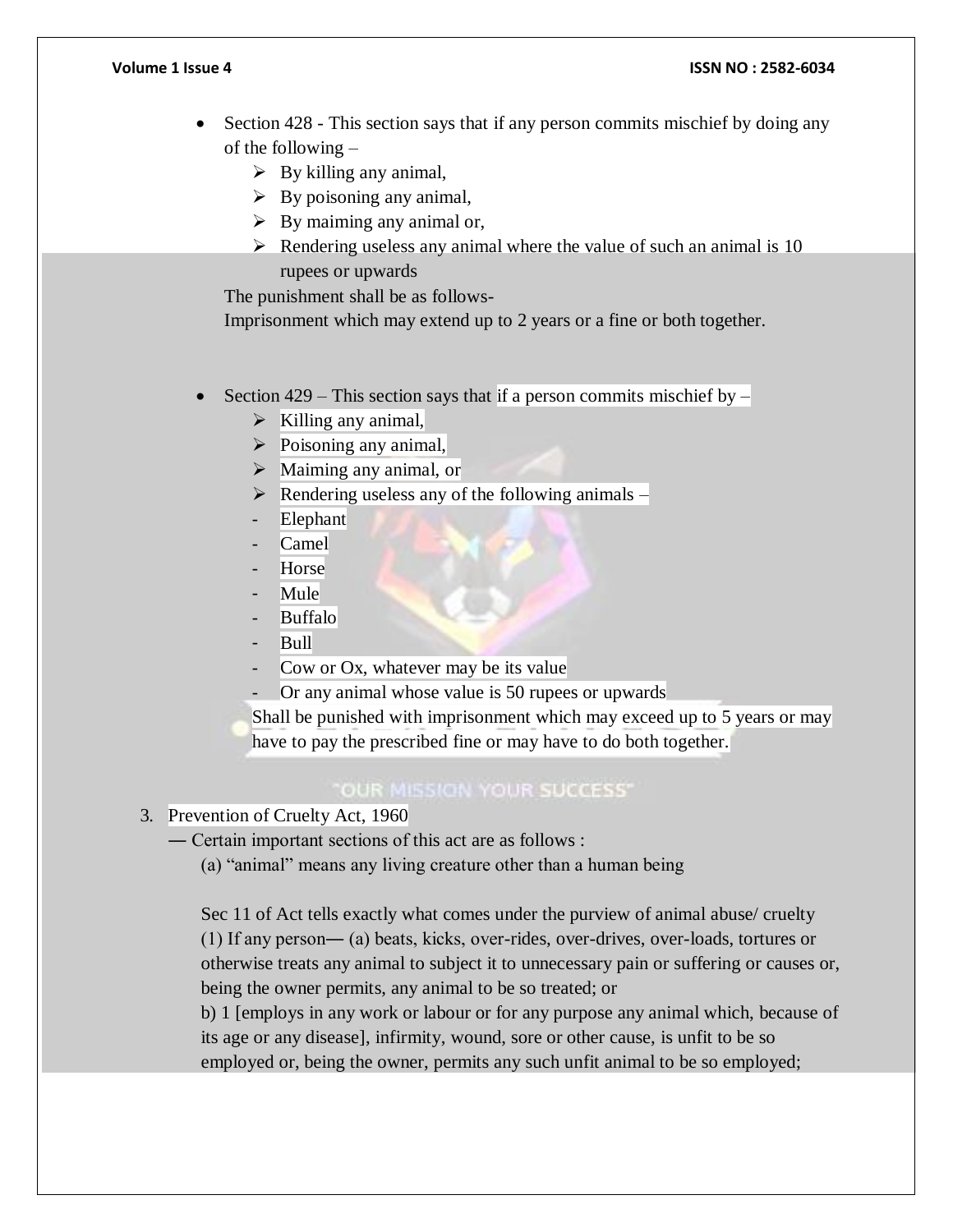(c) wilfully and unreasonably administers any injurious drug or injurious substance to 2 [any animal] or wilfully and unreasonably causes or attempts to cause any such drug or substance to be taken by 2 [any animal]; or

(d) conveys or carries, whether in or upon any vehicle or not, any animal in such a manner or position as to subject it to unnecessary pain or suffering; or

(e) keeps or confines any animal in any cage or other receptacle which does not measure sufficiently in height, length and breadth to permit the animal a reasonable opportunity for movement; or

(f) keeps for an unreasonable time any animal chained or tethered upon an unreasonably short or unreasonably heavy chain or cord; or

(g) being the owner neglects to exercise or cause to be exercised reasonably any dog habitually chained up or kept in close confinement; or

(h) being the owner of 3 [any animal] fails to provide such animal with sufficient food, drink or shelter; or

(i) without reasonable cause, abandons any animal in circumstances which render it likely that it will suffer pain because of starvation or thirst; or

(j) wilfully permits any animal, of which he is the owner, to go at large in any street while the animal is affected with a contagious or infectious disease or, without reasonable excuse permits any diseased or disabled animal, of which he is the owner, to die in any street; or

(k) offers for sale or, without reasonable cause, has in his possession any animal which is suffering pain because of mutilation, starvation, thirst, overcrowding or other ill-treatment; or

(l) mutilates any animal or kills any animal (including stray dogs) by using the method of strychnine injections in the heart or any other unnecessarily cruel manner; or

(m) solely to provide entertainment— (i) confines or causes to be confined any animal (including tying of an animal as a bait in a tiger or other sanctuary) to make it an object of prey for any other animal; or (ii) incites any animal to fight or bait any other animal; or

(n) 3 \*\*\* organises, keeps, uses or acts in the management of, any place for animal fighting or to bait any animal or permits or offers any place to be so used or receives money for the admission of any other person to any place kept or used for any such purposes; or

(o) promotes or takes part in any shooting match or competition wherein animals are released from captivity for such shooting;

he shall be punishable, 4 [in the case of a first offence, with fine which shall not be less than ten rupees but which may extend to fifty rupees and in the case of a second or subsequent offence committed within three years of the previous offence, with fine which shall not be less than twenty-five rupees but which may extend to one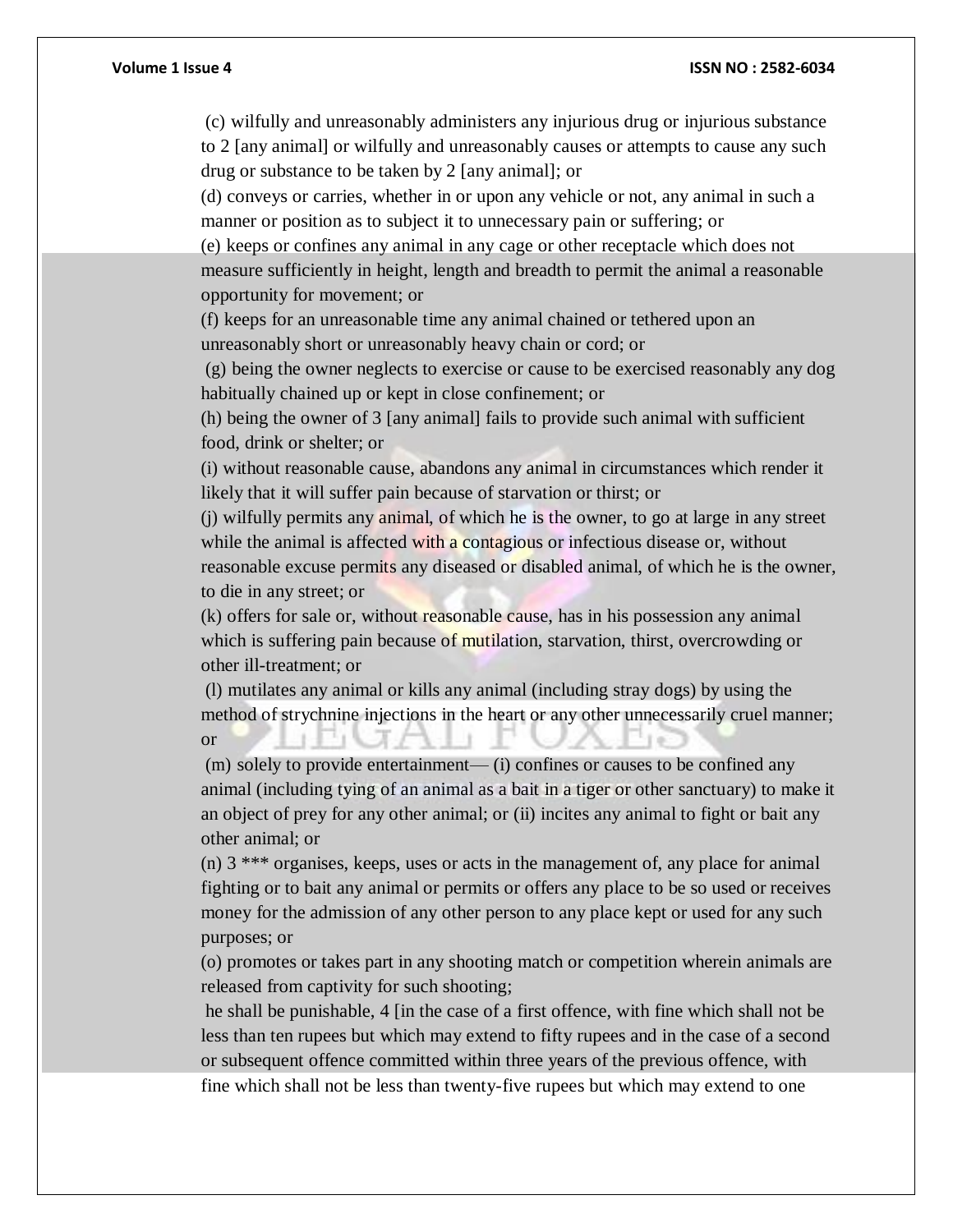hundred rupees or with imprisonment for a term which may extend to three months, or with both].

4. Wildlife Protection Act, 1972

Some of the important definitions in this Act are as follows :

#### Section 2(1)

This section defines an animal under this Act and says that it includes the following –

- Mammals
- Birds
- **Reptiles**
- **Amphibians**
- Fish
- Other chordates and invertebrates (also including their young eggs)

#### Section 2(2)

This section defines an 'animal article' as any article that may be made from a captive or a wild animal but doesn't include vermin. It includes articles or any kind of objects which consists of the whole or a part of such an animal. It also includes articles made from ivory.

#### Section 2(16)

This section defines the term hunting and says that it includes the following –

- Killing any wild animal

**IR MISSION YOUR SUCCESS'** 

- Poisoning any wild animal

- Poisoning any captive animal and also includes every kind of attempt to do the above mentioned.

The section also includes any person who captures, snares, traps, tries to bait or drive any wild animal or any captive animal and an attempt of the same.

It also includes any person who injures or destroys or takes a body part of any animal, or damages the eggs of any bird or reptile or tries to disturb the nests and the eggs of any bird or reptile.

Section 2 (31)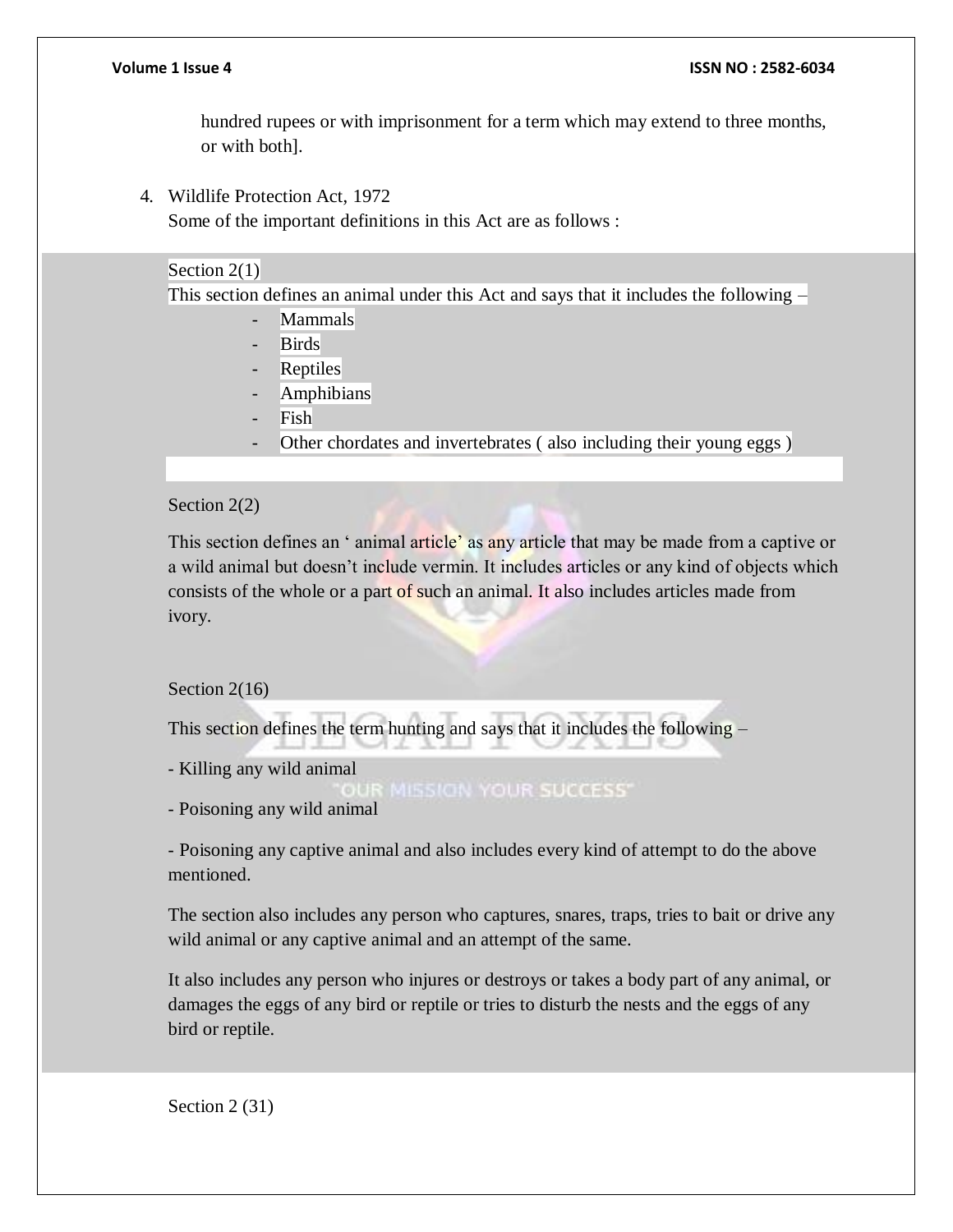This section defines the term trophy as the whole or a part of the wild or captive animal which is preserved by any natural or artificial means. It includes specimens of animals, rugs of animals, the skin of animals which were derived by the process called taxidermy and also includes parts such as carapace, shell, bone, rhinoceros horn, hair, antler, feather, tooth, eggs, nail, tusk, nest and also honeycomb.

#### Section 2(35)

The term weapon includes things such as bows and arrows, firearms, ammunition, explosives, knives, hooks, snares, nets, poison, traps, and also includes instruments or any apparatus which is capable to anaesthetize, destroy, decoy, injure or kill any animal.

#### **IV. CRITICISM OF THE LAW**

Now as seen above India does have provisions for protecting animals from any kind of cruelty then why is it that such cases are still on the rise? Why is it that people are still not afraid to commit such crimes? Where are we lacking?

The reason behind this lies in the fact that our legal provisions in this regard suffer from certain shortcomings which hence doesn't let the main objective for which such laws were made in the first place be fulfilled.

- 1. The biggest shortcoming in our legal provisions lies in The Prevention of Cruelty Act, 1960. To begin with, this Act was enacted in the year 1960 ie 60 years ago. However after that till now ie from 1960 to 2020 the Act hasn't been amended even once. Amendments are an extremely part of all legal provisions. All statutes need to keep pace with changing times. If amendments are not made there would be no legal way of meeting the changing needs of society. As times change the types of crimes committed by such offenders also changes and hence amendments also need to be made to curb these crimes which go to infinite extents.
- 2. Section 11 of the Act gives a detailed list as to what comes under the purview of animal cruelty rather what acts specifically construe animal cruelty. Along with this it also lays down penalties for these offences. However, it's quite disappointing to say that these penalties do not go beyond the liability to pay a fine that may extend to only fifty rupees in the case of a first offence. In case the offender commits the crime for the second time within a period of three years from the previous offence, then he will be liable to pay a fine which is not less than twenty-five rupees, which may also get extend to hundred rupees or the offender may be imprisoned for a term which may extend to three months or both. This itself is the biggest example as to why we need the Act to be amended. It's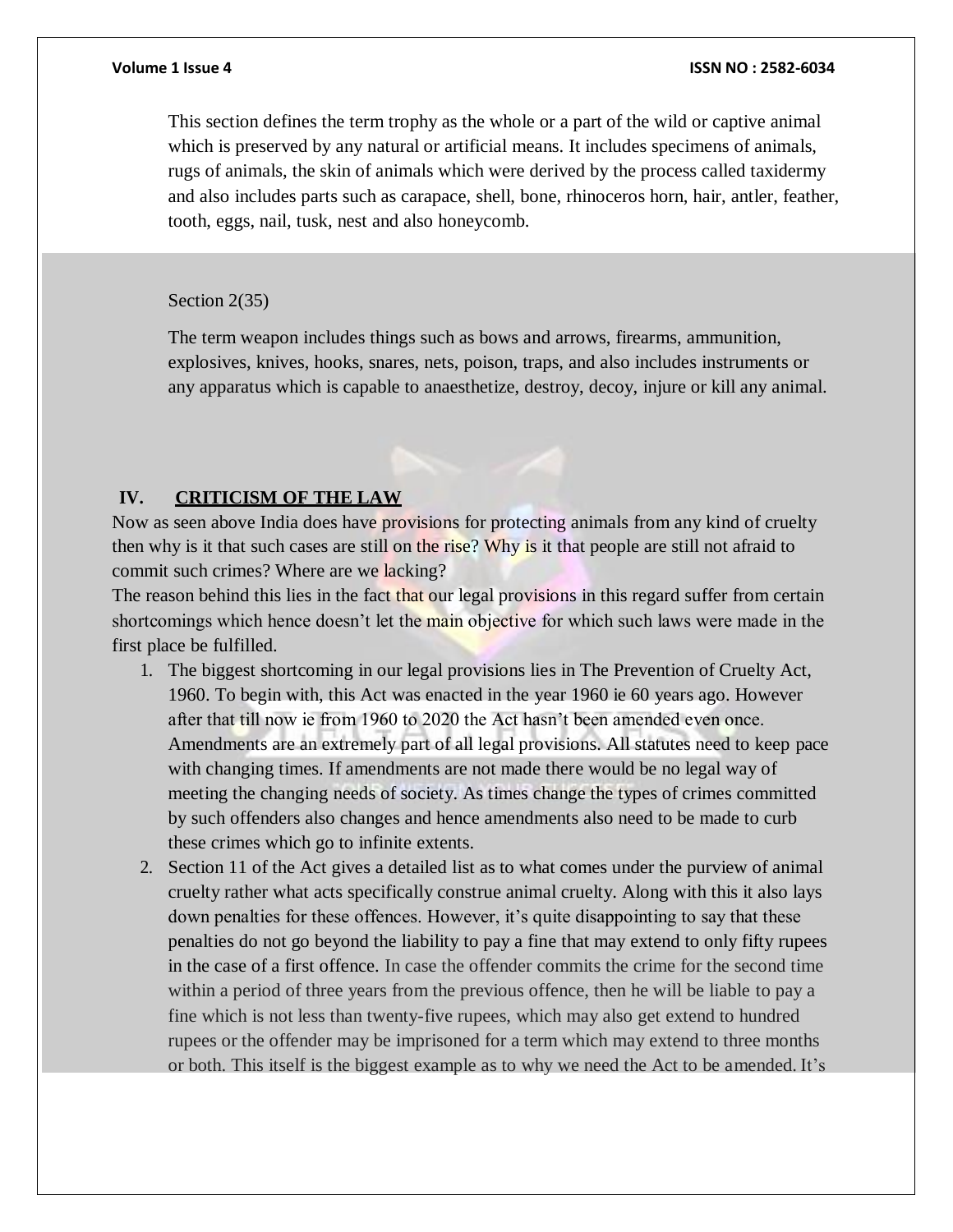2020 and the maximum monetary penalty is just 100 rupees. How difficult would it be for a person to just pay 100 rupees for his crime and go free for his heinous crime?

- 3. The statement above takes us to the third shortcoming in this Act. The penalties laid down in this Act in no way deters a person from committing such crimes in the future, rather it gives them the surety that whatever crime they commit towards animals and however heinous it may be, they can pay a petty fine and get away with it. This particular Act doesn't fulfil the deterrent theory of punishment in any way. Sir John Salmond has defined deterrence as, "punishment is before all things deterrent, and the chief end of the law of crime is to make the civil doer an example and a warning to all who are not likeminded with him" In other words, the theory of punishment states that punishment was given to an offender usually creates a fear in the minds of the people who are law-abiding thereby making them avoid criminal activities. Therefore the punishment given to such criminals must be in proportion to the offence. And if the punishment fails to create fear in the minds of people it would lack its very purpose. This very main purpose isn't fulfilled in the Prevention of Cruelty Act hence the rise in the number of such cases.
- 4. The problem lies in the contradictory nature of the judgements and the prevention of cruelty act, 1960 itself. On one hand, the act prohibits cruelty towards animals, on the other hand, it envisages that nothing contained in this act shall render it an offence to kill any animal in a manner required by the religion of any community.
- 5. The government should stop straddling the fence and have a firm opinion and a unitary law in the question of cow slaughter as prohibiting cow slaughter in some states while allowing it in the others is like saying, "kill a person but not in front of me".
- 6. While the Wildlife Protection Act endeavours to protect the wild animals from any kind of cruelty, there are no severe deterrents tor the crimes committed against other animals.

#### **V. SUGGESTIONS**

### A few suggestions are; CUR MISSION YOUR SUCCESS

1. The main focus should lie on bringing the necessary amendments in the Prevention of Cruelty Act, 1960 thereby ensuring better protection of all types of animals from cruelty.

2. There should be a separate animal welfare tribunal, like The green tribunal for the effective handling of the cases of animal abuse that go unheard most of the times.

3. Large scale spread of awareness of animal welfare, compassion, empathy and normalizing the relationship between animals and humans. Often we see that overprotective parents scare, or put the thought of animals being dangerous in the minds of their children.

4. Conducting seminars relating to animals, wildlife and nature in the ' EVS' classes conducted in primary as well as secondary schools.

5. To promote the adoption of stray animals to further humanize the relationship between children and animals, especially during COVID-19 times.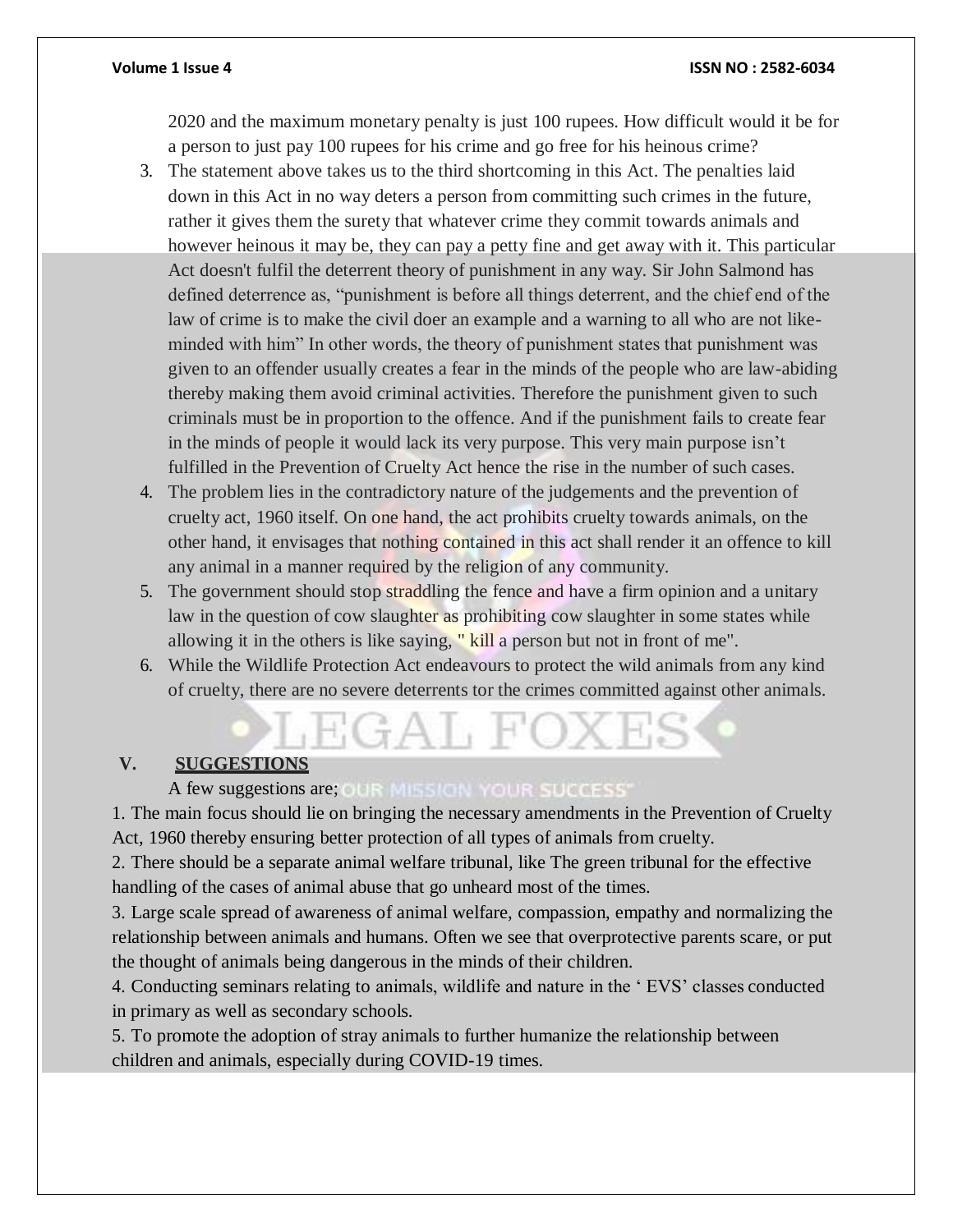6. Studies show that animal cruelty is a similar behaviour seen in the minds of the hardened criminals, that take place much before the actual crime is committed against any human so, the next suggestion is to criminalize and penalize the crimes against animals on the same parameter as the crime against humans. Further, the punishment for the crimes relating to animals should be in proportion to the crime committed.

7. Many religious groups offer animals as 'Bali' which is a modus operandi to appease the various Gods, nevertheless, there exists no religion that preaches violence or killing of animals. The custom of sacrificing animals in the name of religion should be stopped and if not possible then at least the government must draw a fine line between an act of cruelty done lawfully and an act done unlawfully.

8. Once and for all there must be a clear demarcation by the state clarifying which animals would be allowed to be sacrificed rather than giving the public a warrant to kill animals under the cover of religious rites and practices.

#### **VI. CONCLUSION**

There exists a special connection or a relationship between humans and animals. As the saying goes a dog is a man's best friend indeed. Not just dogs but all animals deserve to be loved and treated well. If not love the least we could do is not hurt them intentionally. They too have feelings just like humans. An animal if loved well and treated well develops an intense bond with the humans that take care of it. They too deserve love and are capable of giving love. There is a concept existing abroad called as ' Dogs for the disabled' wherein dogs help the disabled in their daily lives to a great extent and make them feel better and on the other hand some people subject them to heinous crimes such as pelting stones on them and raping them. This behaviour is not acceptable. And not just dogs there are numerous instances of cows being raped as well. How low can we stoop as humans? It's disappointing to see that instead of such cases decreasing, they're increasing day by day. This is because our justice systems in this regard are lacking to a great extent. The legal provisions should be framed in such a way that people should get scared to commit such crimes in the first place. Committing the crime and then trying to go scot-free with minimum punishment is another story altogether.

As mentioned above in Part IV there are loads of shortcomings in the legal provisions which need to be rectified to improve the situation. Apart from the justice system, there is a lot to correct amongst us individuals as well. We need to start from the root cause that is from our households. The situation in India is such that parents rather than teaching friendly and compassionate behaviour towards the animals, put negative thoughts in the minds of children by telling them to not go close to them and touch them because they are not hygienic and create so much of fear in their minds that it makes them behave differently with them when they grow old. And also things like stopping a child from throwing stones at an animal is something that needs to be taught. It's the violent